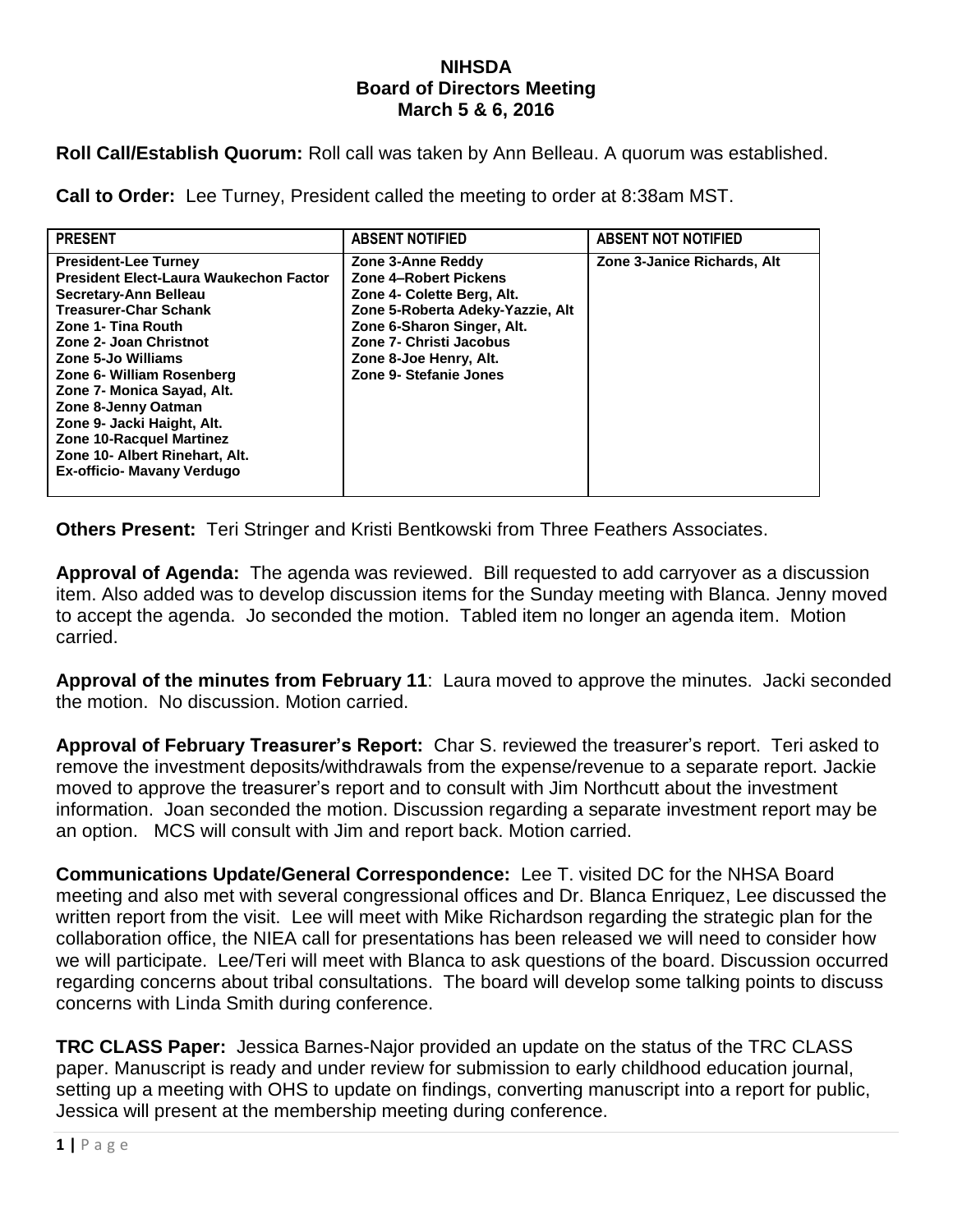**Board Self Assessment/Improvement Plan:** Review of the results from the self assessment. The Governance committee will develop an action plan to present to the board.

**Committee Reports:** Teri S. presented the committee reports.

- Executive develop face to face agenda, invite to Greg April call, request report from Greg. request to meet with Blanca at Southwest, 2018 conference location, Tester Bill comments approved.
- Governance board self assessment, board orientation, monthly evaluations for improvement, review of Chapter 2 of operations manual.

Bill moved to approve all committee reports. Jo W. seconded the motion. No discussions. Motion carried.

## **Review of Committee Plans:**

- Executive Committee Plan Lee reviewed the executive committee plan. Communication with David K still needs attention, partnership agreements discussed, board meetings, board operations and strategic planning, October board meeting location Reno with NIEA conference October dates to be determined, NIEA conference participation, MCS evaluation and contract in the fall.
- Advocacy Plan policy agenda for reauthorization, talking points for consultations, appropriations for 2017, native language and cultural curriculum, tribal lobbyist connecting with Greg, and key events.
- Membership Plan grantee membership, awards and recognitions: child advocate award and Toni and K award of excellence. The committee will make recommendations.
- Governance bylaws and operations manual, board development: looking at ways to accomplish orientation, need to identify some board training topics, evaluation of partnerships will be worked on.
- Finance Plan operations budget, conference budget will be approved in April or May, fund development, planner development, webinars, a survey has been sent out for TA needs, silent auction items, raffles during conference, other sales ideas: beadwork, pins, blankets, etc. donations, three dollar per child, financial reporting, quarterly investment reporting, review of policy and procedures, audit and IRS reporting.
- Education Plan membership training needs/topics, TA survey sent out during February, training opportunities, conference, and resource development: toolkits, website resources.

**Review of Strategic Plan and Deliverables:** Teri provided an update on each goal within the strategic plan. The executive committee will discuss how to proceed and report back to the board.

**2016 Conference Planning:** The board discussed the conference flow, tribal consultation, preintensives (2) Instructional Support skills (find new name for session) and self-assessment, possible ERSEA session provided by TA as a part 1 and part 2 workshop, opening reception will be Monday at 7:00 p.m. will double as zone unstructured networking and dancers, power point of HS logo's also use at artwork for program, opening session Tuesday morning at 8:30 a.m. focus on advocacy, Tuesday will end at 3pm, Wednesday opening session OHS senior staff, Thursday closing session Linda Smith or Loretta Tuell and need more suggestions, hill visits/reception, welcome gifts - each zone will be 40 unique gifts, turquoise t-shirts , free bags from Lakeshore, donation opportunities will